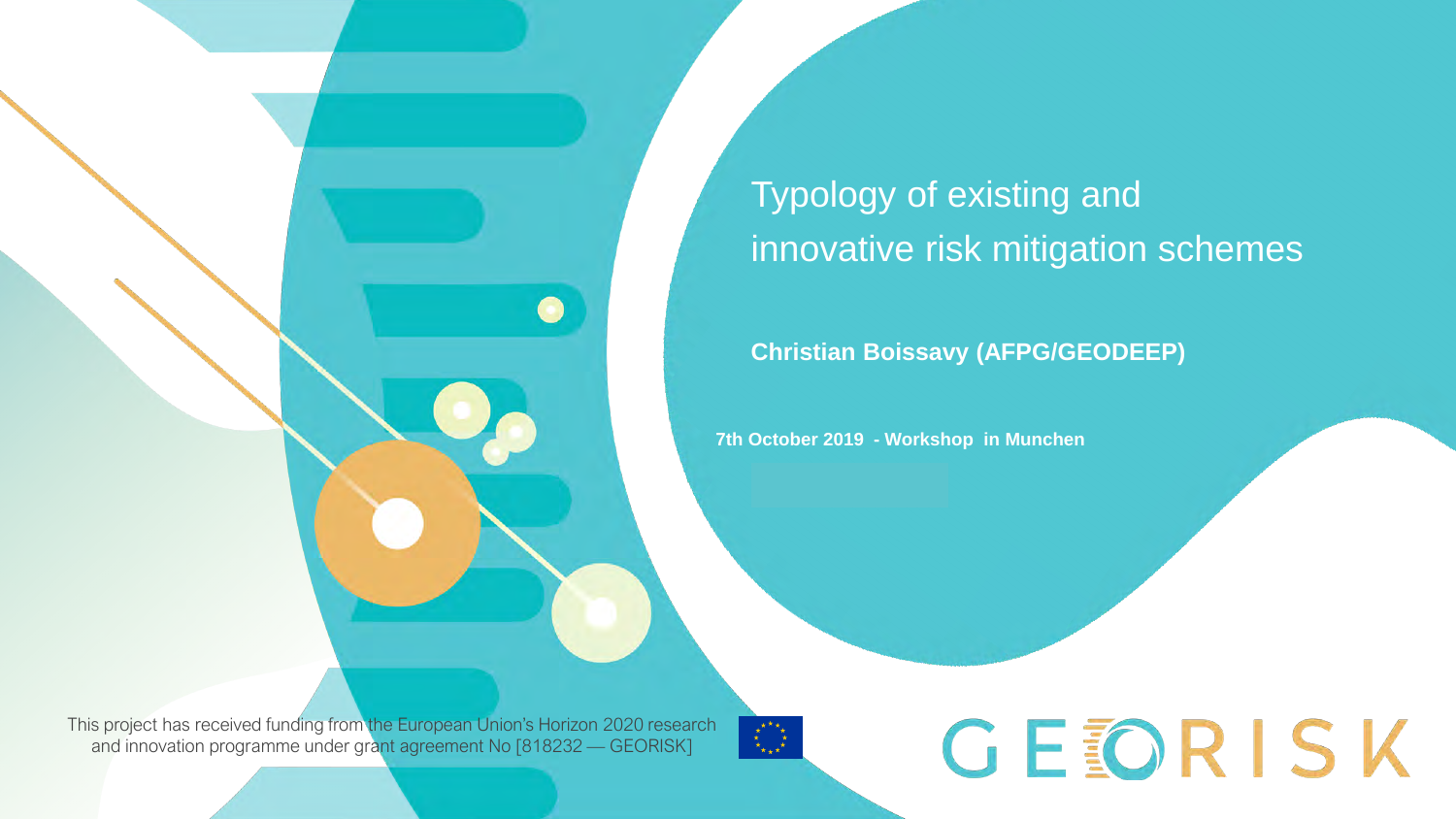- 1. Inventory of existing risk mitigation schemes
- 2. A detailed table with pro and cons
- 3. Lesson learnt
- 4. Very diversified forms
- 5. First and second families
- 6. Third to fifth families
- 7. Coverage approach
- 8. Conclusions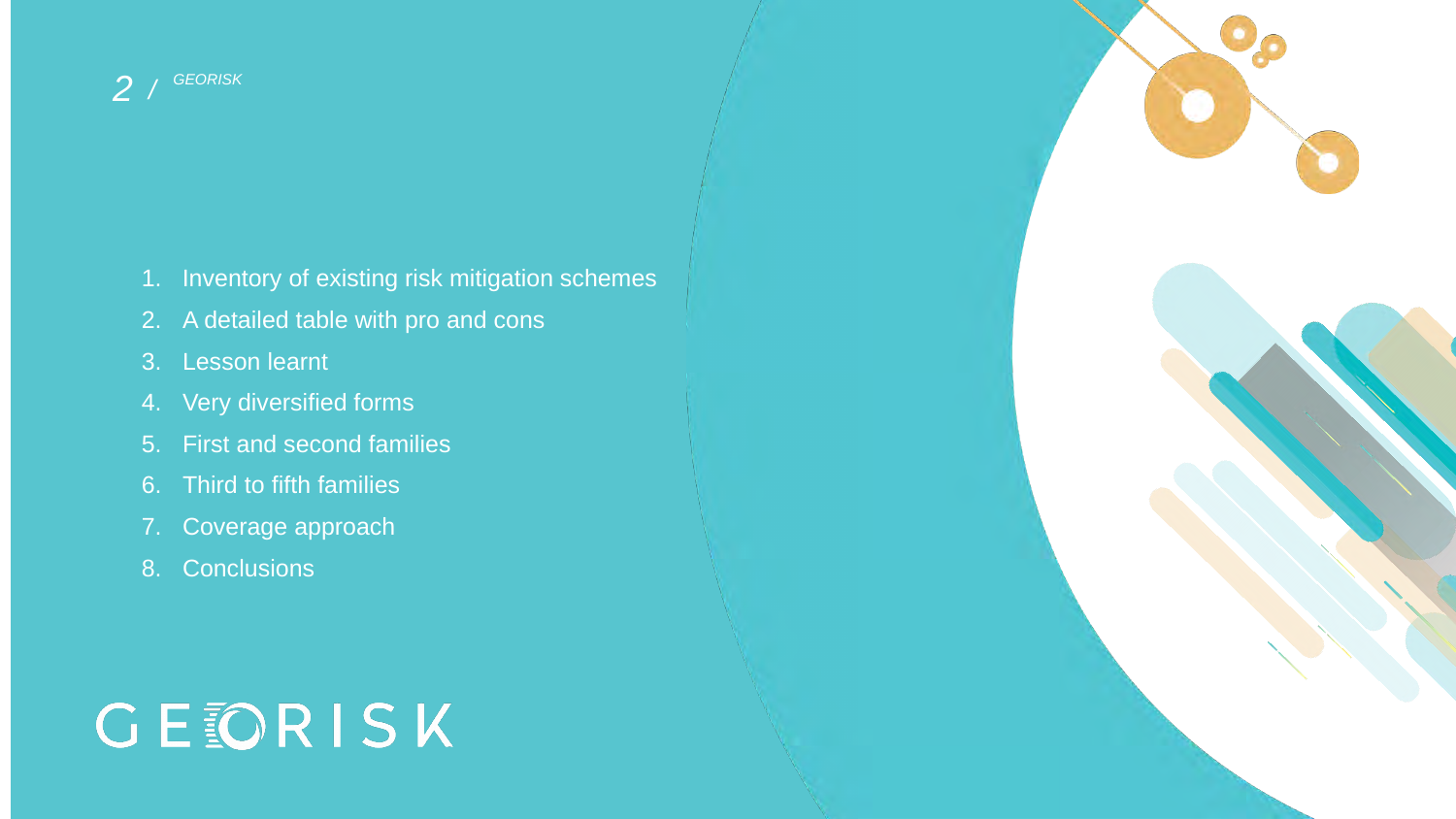

#### **Inventory of existing risk mitigation schemes: public, private and public-private**

Numerous risk mitigation systems still existing or already terminated has been inventoried. Some had a very short time life duration as fully private insurance schemes and others a very long longevity, in general public funds with a possible public funds mixing in general public and private schemes)

Geographically focused on Europe, the inventory has been carried out also worldwide for a total number of 23 schemes (4 not yet launched, 6 finished and 13 on going)

**Europe (16):** Netherland Geothermal Guarantee Scheme, Munich Ré - Private insurance scheme, KfW - Munich Ré Germany Geothermal Risk Mitigation, Geothermal Risk Mitigation – First scheme by MARSH, ART (Alternative Risk transfer) by MARSH, Icelandic fund, Swiss 1987, Swiss 2008, Swiss 2018**,** Turkey Early Stage Geothermal Development Framework: PLUTO, Turkish Risk Sharing Mechanism , Geofund, Polish Geothermal Risk Guarantee Fund, French risk mitigation scheme , EGRIF, GEODEEP SAS

**Third countries (7):** MiRiG, Mexico Geothermal Financing and Risk Mitigation Program**,** IRENA ADFD Project, ARGEO-RMF, GRMF, GDF Latin America, GeoFutures

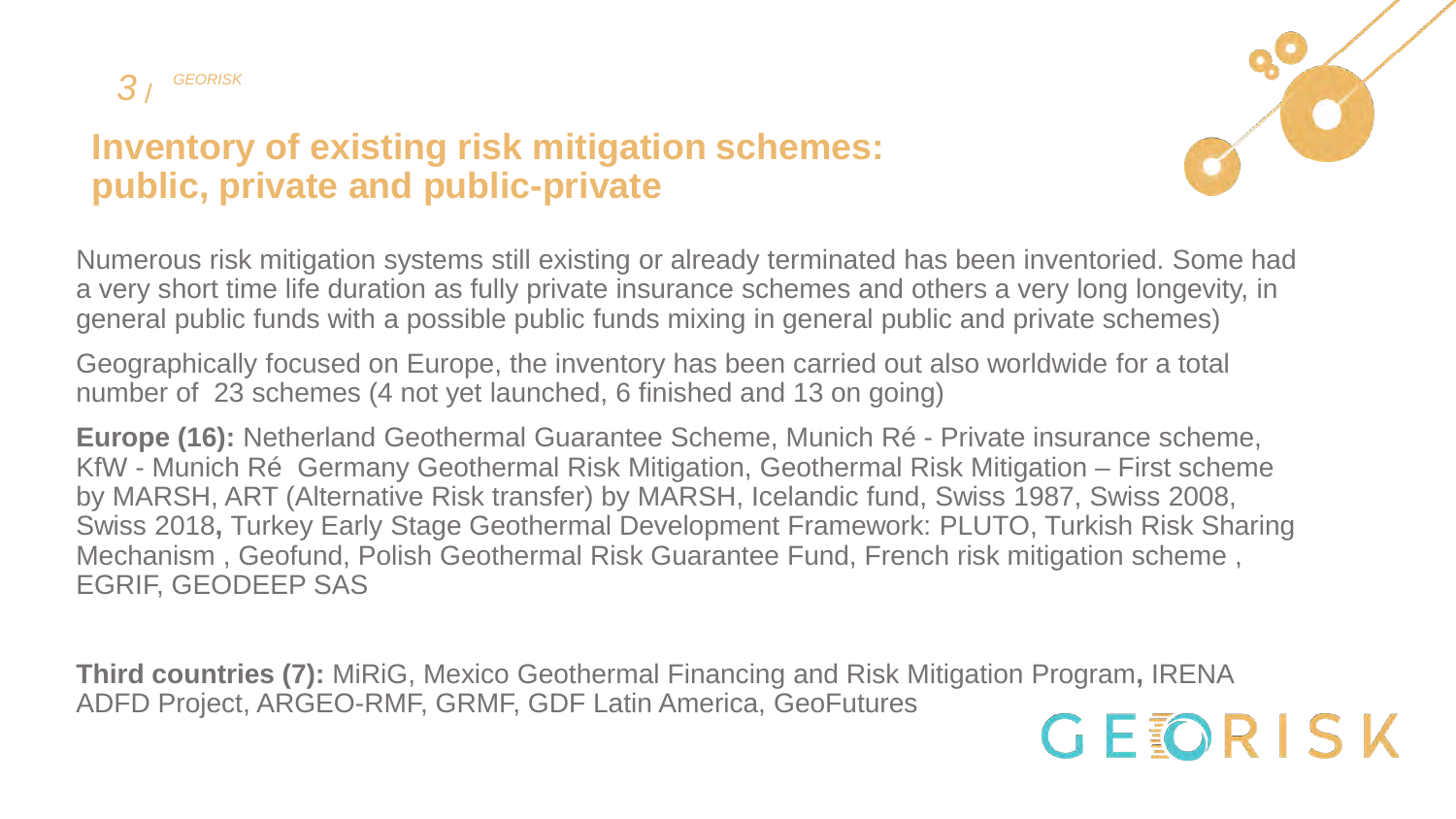#### **Table presentation: Existing risk mitigation schemes**

| A             |                                                  | $\mathcal{C}$                                                                                | D                         |                  |                 | G         |         |                                                                                                                       |                                                                                                                                           |             |                  | M                                                    | N                                                                 | $\circ$                                                                                                                                                                                                                                           |                                                      |
|---------------|--------------------------------------------------|----------------------------------------------------------------------------------------------|---------------------------|------------------|-----------------|-----------|---------|-----------------------------------------------------------------------------------------------------------------------|-------------------------------------------------------------------------------------------------------------------------------------------|-------------|------------------|------------------------------------------------------|-------------------------------------------------------------------|---------------------------------------------------------------------------------------------------------------------------------------------------------------------------------------------------------------------------------------------------|------------------------------------------------------|
| <b>STATUS</b> |                                                  | <b>FUND</b>                                                                                  | <b>CONTACT NAME</b>       | <b>DATE</b>      | <b>DURATION</b> | % SPENT   | EU      | LATAM                                                                                                                 | AFR                                                                                                                                       | <b>ASIA</b> | <b>FUND SIZE</b> | <b>GRANTS or</b><br><b>REVOLVING?</b><br>% OF GRANTS | <b>BREAKDOWN PER TYPE OF</b><br><b>SERVICES</b>                   | <b>FUNDERS</b><br><b>PUBLIC DFIS</b>                                                                                                                                                                                                              |                                                      |
| Ongoing       | <b>GRMF</b>                                      | <b>Geothermal Risk</b><br><b>Mitigation Facility for</b><br><b>EASTERN AFRICA</b>            | grmf@roedl.com            | Launched in 2012 | 7 years         | 70%       |         |                                                                                                                       | Ethiopia, Kenya,<br>Rwanda, Tanzania,<br>Uganda, Burundi,<br>Comoros, Djibouti,<br>Democratic Republic<br>of Congo, Eritrea and<br>Zambia |             | \$115 M          | 100% grants                                          | -\$115 M grants                                                   | German Federal Ministry for<br><b>Economic Cooperation</b><br>Development (BMZ)<br><b>KfW</b><br>Department of English<br>International Development (DFID)                                                                                        | Afri<br>EU                                           |
| Ongoing       | <b>GDF</b>                                       | Geothermal<br>Development Facility for info@gdflac.com<br><b>LATIN AMERICA</b>               |                           | Launched in 2016 | 10 years        | 44%       |         | Bolivia, Chile,<br>Colombia, Ecuador,<br>Peru, Costa Rica, El<br>Salvador,<br>Guatemala,<br>Honduras and<br>Nicaragua |                                                                                                                                           |             | € 50 M           | 100% grants                                          | - € 50 M grants, early stage only<br>- ??? INVESTMENT VEHICLE TOO | German Federal Ministry for<br><b>Economic Cooperation</b><br>Development (BMZ)<br>KfW<br>AFD (french development agency)<br><b>CABEI (Central American Bank for</b><br>Economic Integration)<br>Japan International Cooperation<br>Agency (JICA) | Eur<br>EIE<br>Wo<br>EU<br>Inte<br>Bar<br>CAF<br>lati |
| Ongoing       | <b>MUNICH</b><br>RE-<br>ONAL                     | International Exploration MToennis@muni<br><b>NTERNATI Risk - PRIVATE Insurance chre.com</b> |                           | Launched in 2015 | <b>NA</b>       | <b>NA</b> |         | Bolivia, Chile,<br>Colombia, Ecuador,<br>Peru, Costa Rica, El<br>Salvador.<br>Guatemala,<br>Honduras and<br>Nicaragua | Kenya                                                                                                                                     |             | <b>NA</b>        | Private insurance<br>0% grants                       | <b>NA</b>                                                         |                                                                                                                                                                                                                                                   |                                                      |
| Finished      | <b>MUNICH</b><br>$RE -$<br><b>GERMANY</b>        | <b>GERMAN Exploration Risk MToennis@muni</b><br>- Private Insurance                          | chre.com                  | Launched in 2003 | <b>NA</b>       | NA        | Germany |                                                                                                                       |                                                                                                                                           | $\prime$    | <b>NA</b>        | Equity, Debt and<br>Premium<br>0% grants             |                                                                   |                                                                                                                                                                                                                                                   |                                                      |
| Finished      | <b>GERMAN</b><br><b>PUBLIC</b><br><b>SCHEMES</b> | <b>GERMAN Geothermal</b><br><b>Risk Mitigation - PUBLIC</b><br>schemes                       | MToennis@muni<br>chre.com | Launched in 2009 |                 | 100%      | Germany |                                                                                                                       |                                                                                                                                           | $\prime$    | € 60 M           | Loan revolving<br>0% grants                          | $-60 \text{ E M}$ loan                                            | <b>KfW</b><br><b>BMUB</b> (german federal Ministry for<br>the environment, nature<br>conservation, building and<br>nuclear safety)                                                                                                                |                                                      |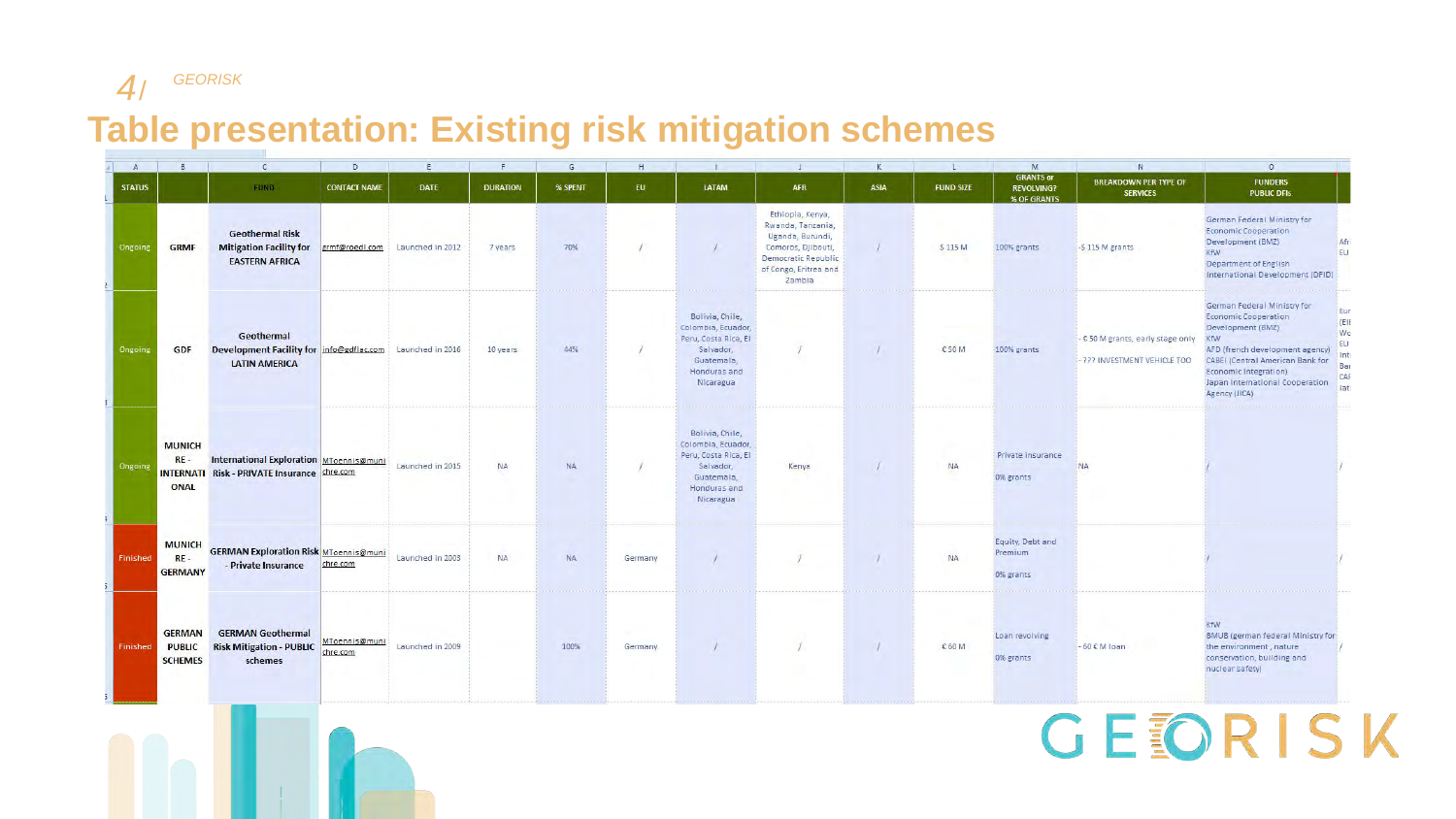



#### **Lessons learnt**

14 schemes are national, 9 have international scope, generally in only one region of the world (Africa, Latam, Europe).

11 funds are based on multilateral development and/or public financing (GDF LA, GRMF, PLUTO, Turkish RSM, Mexico, MiRig, RMF ARGEO, GEOFUND, IRENA ADFD, Geofutures, and EGRIF)

9 funds are national public initiatives, held over time in only in 6 countries: France (SAF Environnement, GEODEEP SAS), Switzerland (Swiss 1987, Swiss 2008, Swiss 2018), Germany, Netherlands, Poland, Iceland

Only 3 funds were pure private initiatives, mostly located in Europe (ART, Munich Re Private Insurance Scheme, Marsh A).

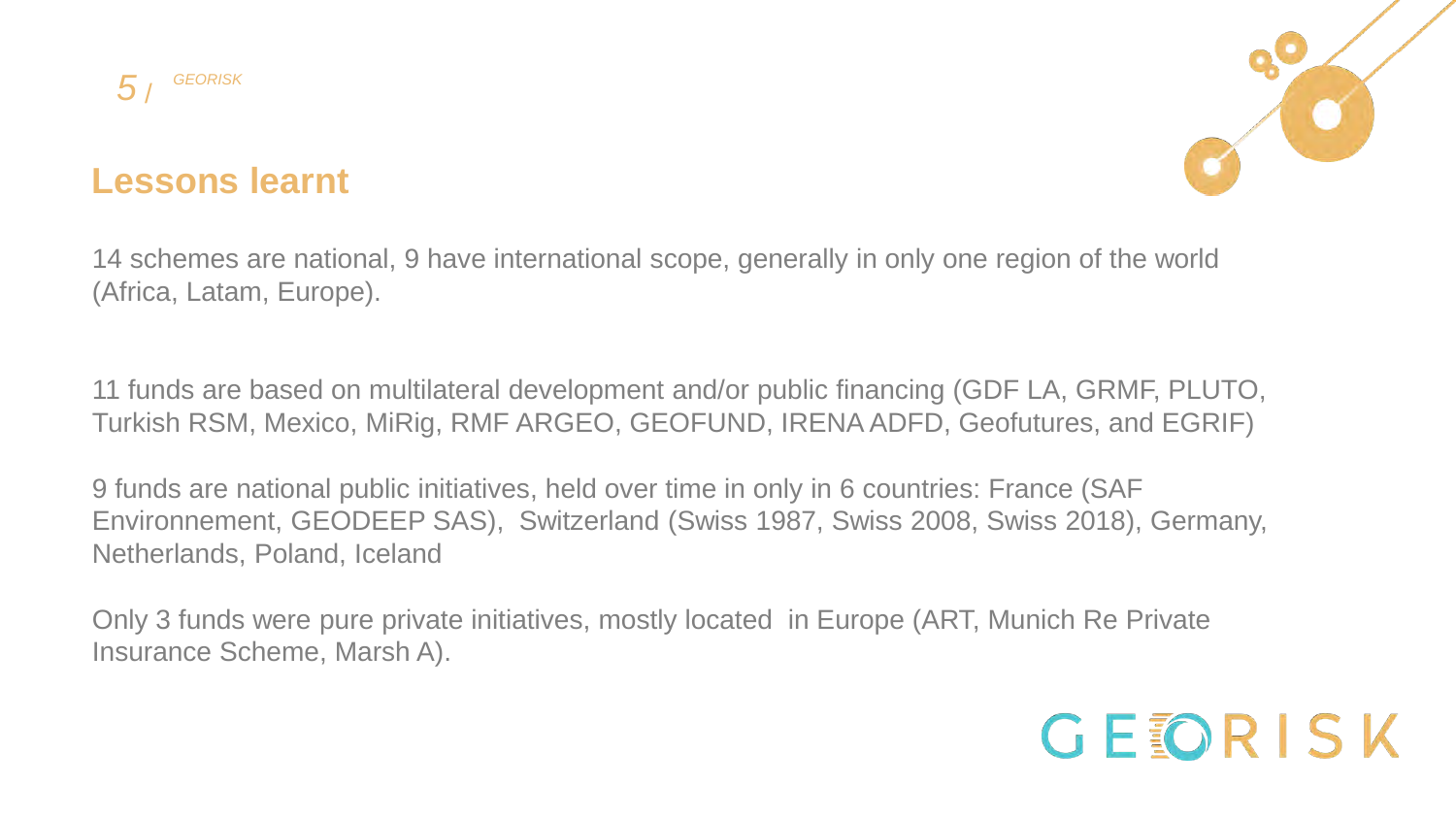

## **Very diversified forms**



The service provided to exploration campaigns takes diversified forms

- Pure grant (GRMF, Swiss 1987, Swiss 2008, Swiss 2018)
- Subsidized refundable advances with low/partial repayments to the Fund in case of success (GDF LA, Mexico, German National Scheme)
- Subsidized warranty, with low premiums (SAF Environnement, Turkish RSM, NL Geothermal Guaranty Scheme, ARGEO RMF, EGRIF)
- Concessional Loan repaid to fund in both success and failure cases (PLUTO, Mirig, IRENA ADFD
- Hybrid Public-Private scheme: Subsidized Warranties with low premium and royalties in case of success (GEODEEP SAS)
- Hybrid Public Private scheme : Private Warranty with real cost premium, Premium covered by a refundable advance by the public fund (Mexico, Geofutures)
- Private unsubsidized Warranties with real cost premiums (Munich RE Private Insurance Scheme, Marsh A),
- Private unsubsidized Warranties with low premium and royalties in case of success  $\overline{A}(\overline{A})R \mathbf{I}$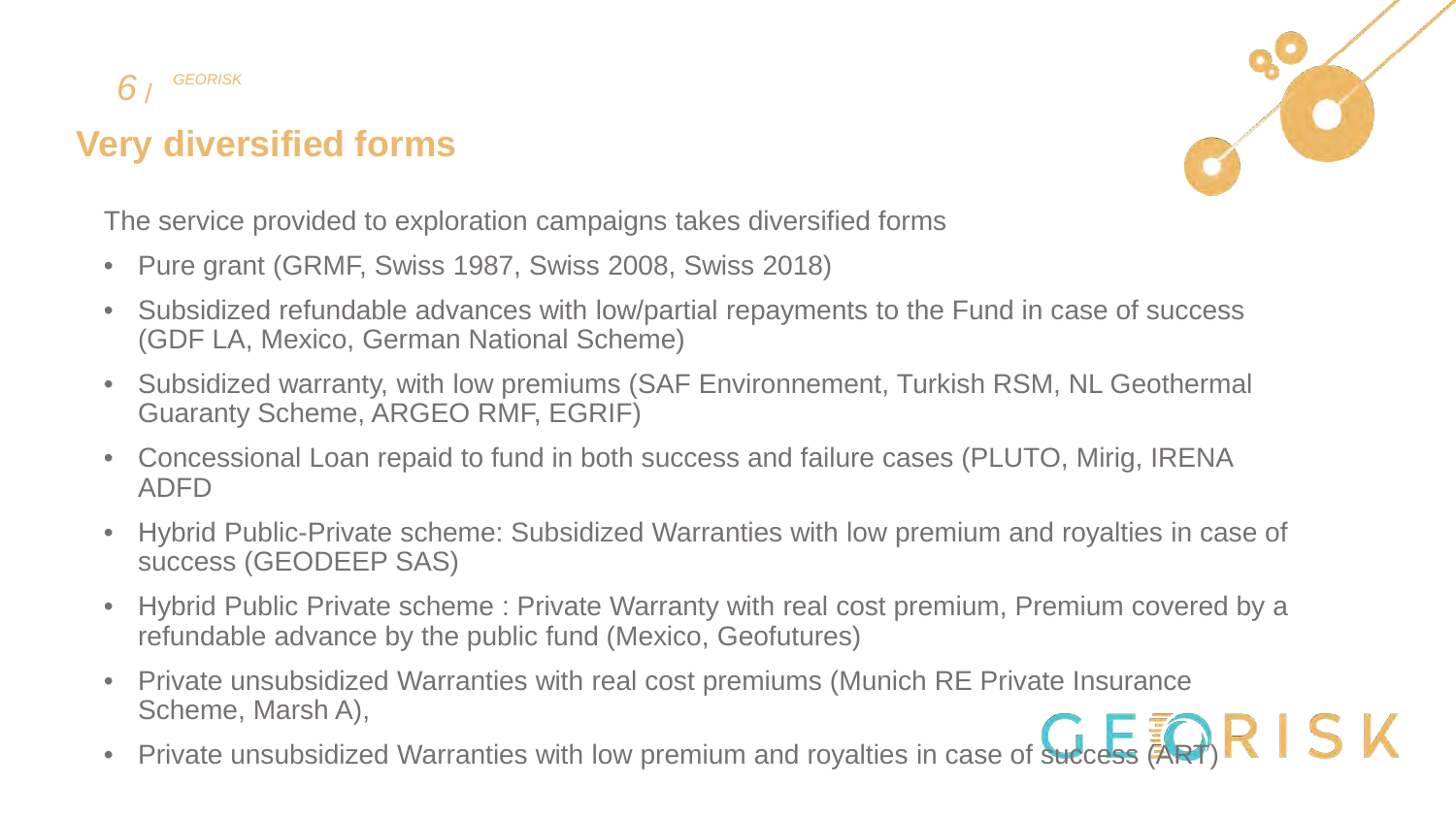## **First and second family**



A first family is highly successful, with many developers applying, supported projects and geothermal plants completed. It includes mostly long-existing European schemes devoted to Heat Generation such as SAF Environnement, Swiss 1987, The Netherlands Scheme, the German National Scheme.

A second family encompasses attractive funds, in the way they attracted many applicants and awarded many supports, yet all money has not been cashed out and the completion of plants actually connected to the grid is still expected. Such funds are GRMF and GDF LA. The latter benefitted from the learnings of the former.

Recently launched public funds such as Turkish RSM and Swiss 2018 look promising. 8 projects are already engaged in the application process for the Turkish RSM. Swiss 2018 has officially accepted their first projects a few months after its launch.

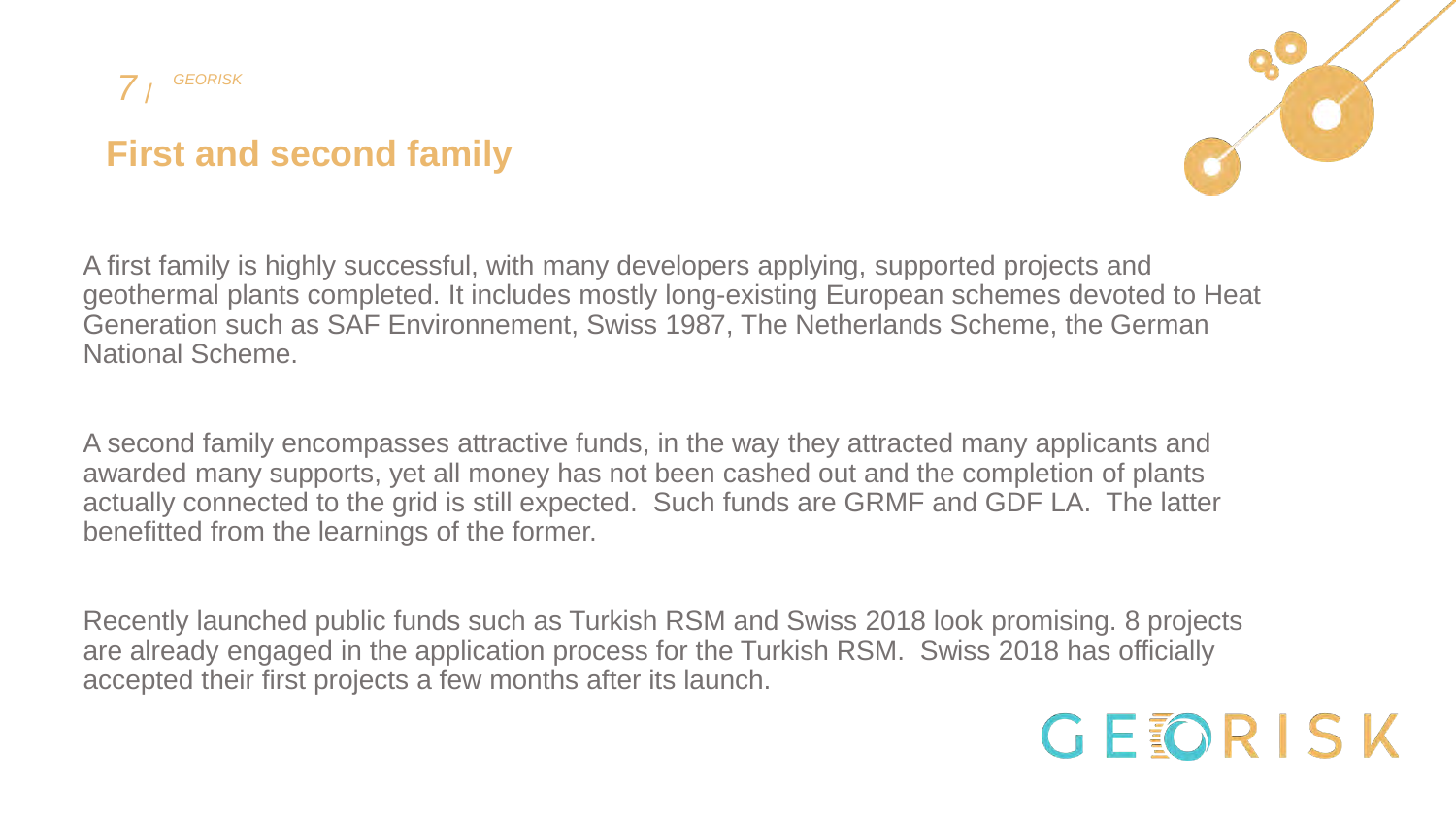

## **Third to fifth family**



A third family gathers unsuccessful public funds either because of unattractive service (Swiss 2008, Pluto, IRENA ADFD), insufficient funding (ARGEO RMF, GEOFUND) or adverse local market conditions for geothermal energy due to competition with cheap wind and solar power (MiRig, Mexico)

A fourth family gathers the unsuccessful private schemes, mostly because either the risk borne is too high or because of unattractive high premiums (Munich Re Private, Marsh A, ART)

A fifth family gathers the projects to come, such a EGRIF, GEOFUTURES, GEODEEP SAS. EGRIF should be much inspired from the French SAF Environment. GEOFUTURES has a sophisticated approach intending at solving barriers both on developers and stakeholder's sides, at the cost of a certain complexity. GEODEEP SAS is limited to EGS in France is a public-private structure waiting the green light from the DG COMP of the European Commission.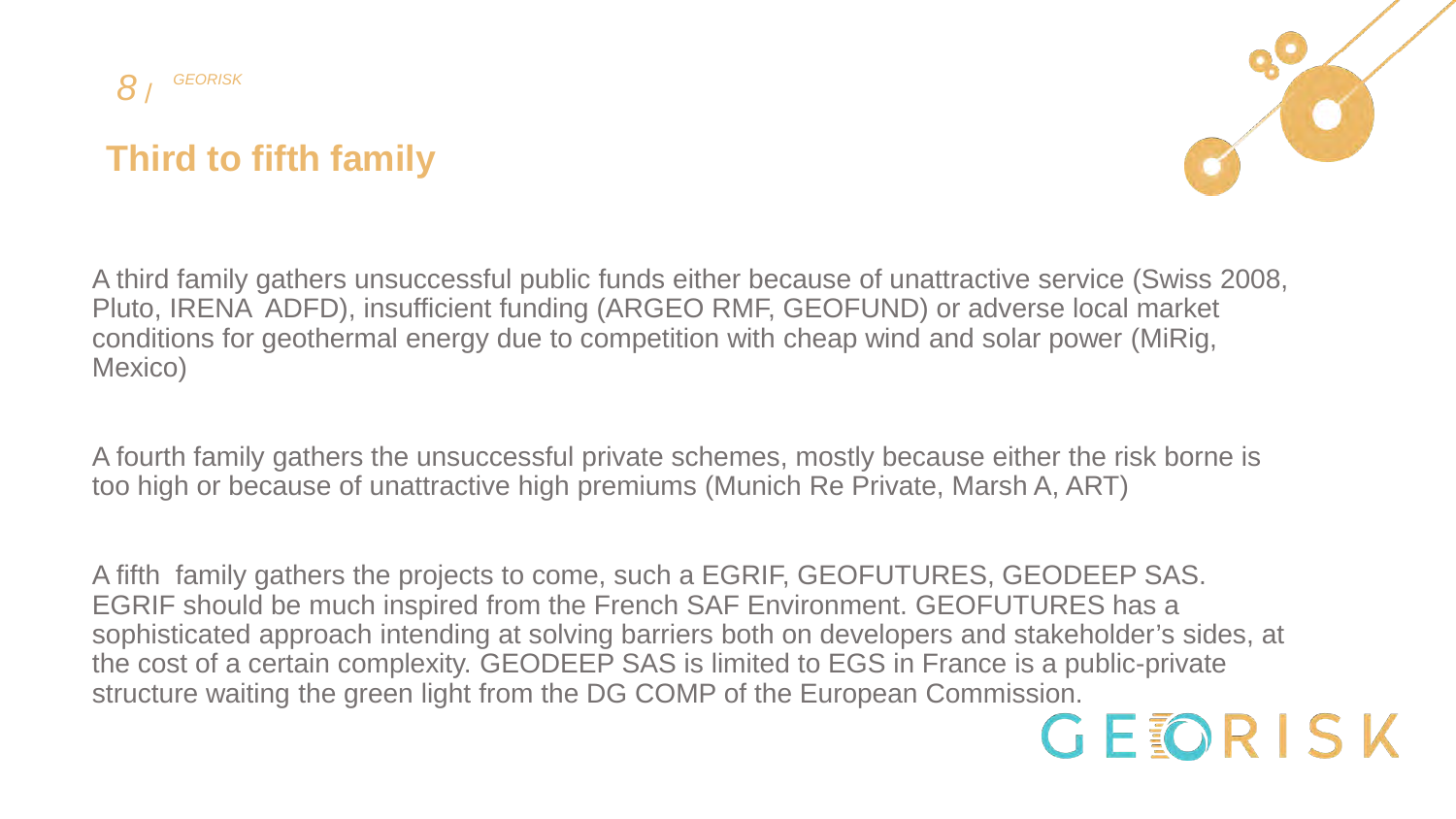



## **Coverage approach**

The coverage of the costs for exploratory campaigns range from 40% (example GRMF, through grants) up to 80% - 90% (SAF for Region Ile de France). Major funds such as GRMF and GDF cover only 40% of exploratory campaigns.

At 40%-60% coverage rate the risks remain important for the developer. Specifically in Europe funds with an 70%-90% coverage have demonstrated their attractiveness. For example in Switzerland, the first fund covered 60% to 80% of the drilling costs and proved very successful. A second Swiss fund lowered the coverage to 50%, resulting in only one project applying for support. The last Swiss fund corrected the trend up to 60% on the whole process from preliminary studies to drillings.

**The comfort zone is obviously above 60%, without impairing the commitment of the developers.**

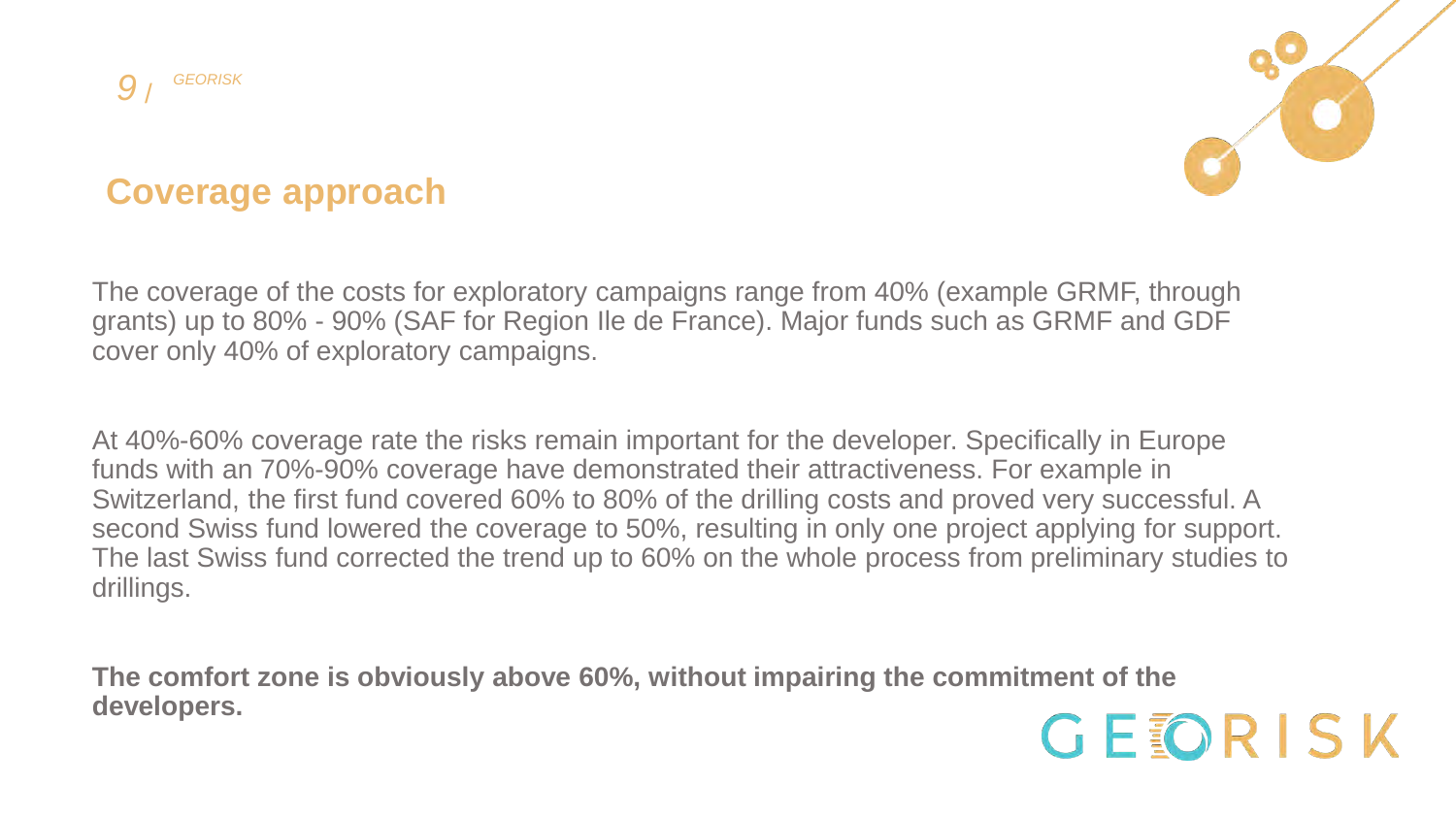



#### **Conclusions**

In conclusion, key learnings for a future GEORISK fund addressing European region :

- Cover electricity, heat and cogeneration plants
- Base the project on the French SAF Environnement and the Netherlands Scheme already taken into account in the EGRIF proposal
- Improve it based on the Turkish RSM example with increasing coverage rates in regions with poor geological knowledge
- Adopt a 60% coverage as a strict minimum, up to 80-90% if possible
- Long Term risk coverage is attractive but only sustainable with many projects applying to the fund
- Low premiums in the range of 3 to 7% ( NL and SAF Environnement schemes) are needed, therefore requiring a certain level of concessionality.

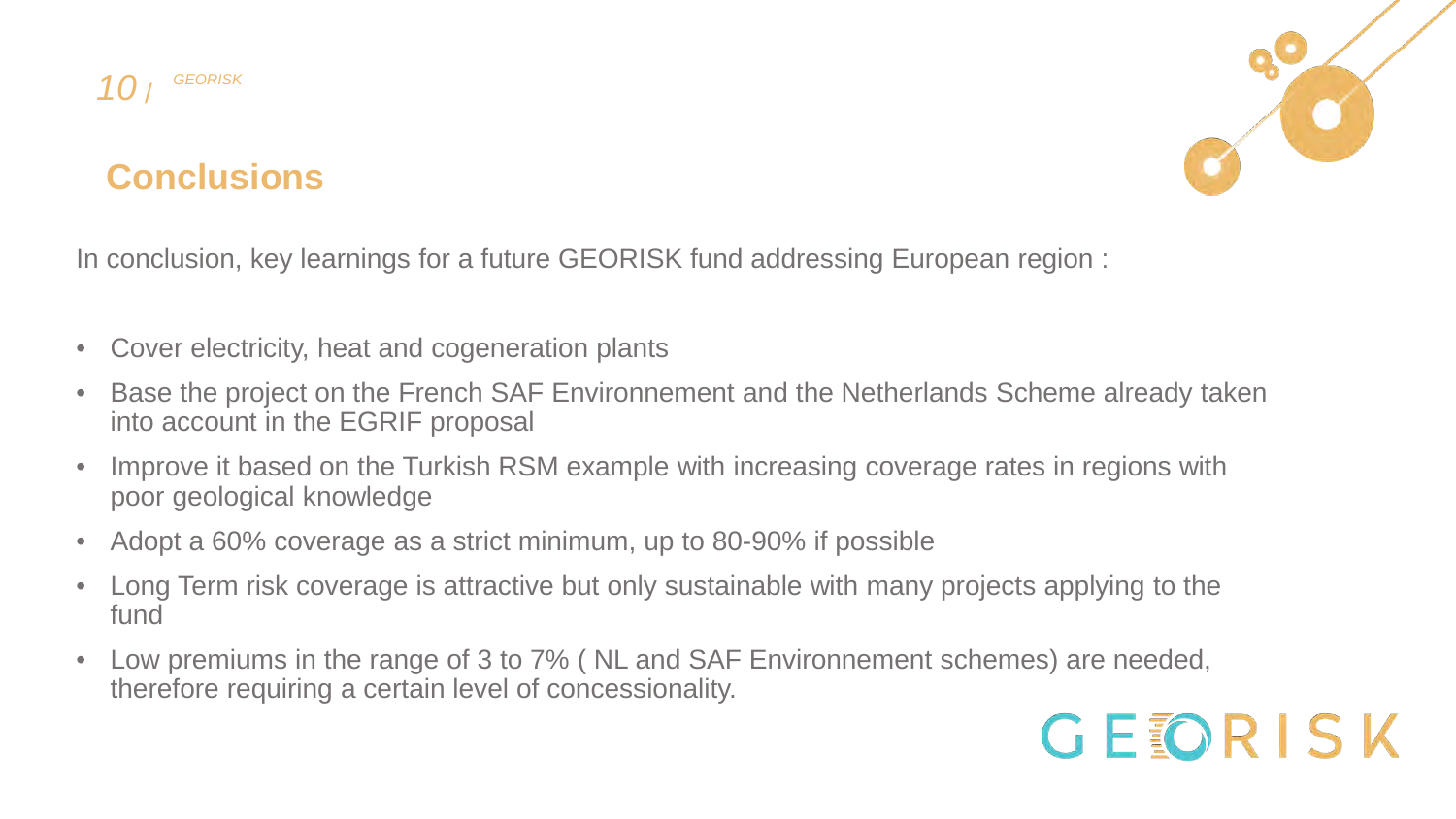# UCEORISK

This project has received funding from the European Union's Horizon 2020 research and innovation programme under grant agreement No [818232 — GEORISK]



11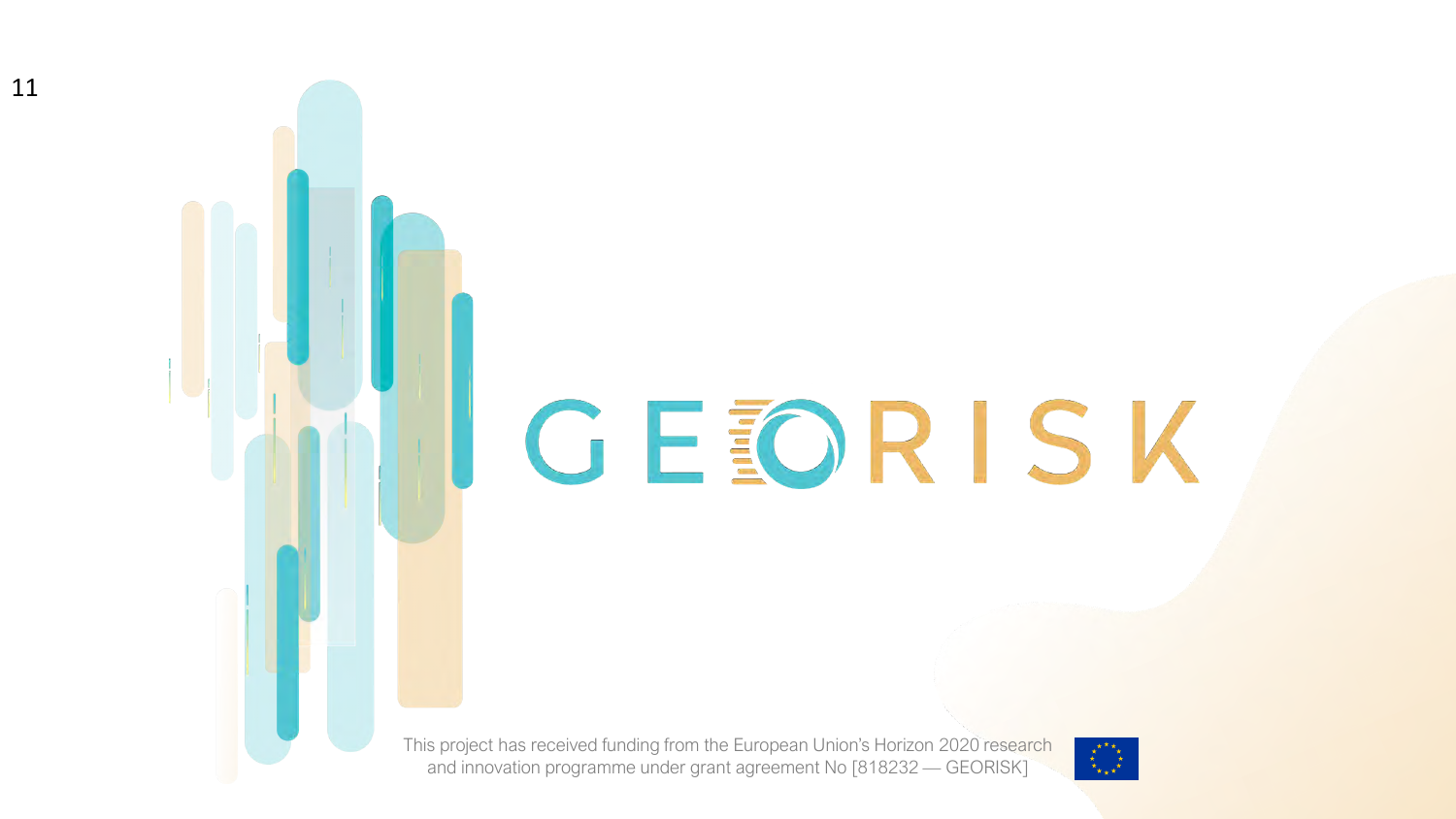



GEORISK

### **Example of the French fund created in 1980**



- Natixis is a private bank
- Caisse des Dépôts et Consignations is the French state bank
- SAF is a subsidiary of Caisse des Dépôts et Consignations
- Crédit Foncier de France is a bank active in construction
- GIE HLM participation is an aggregate of companies which are building and exploiting low cost collective housings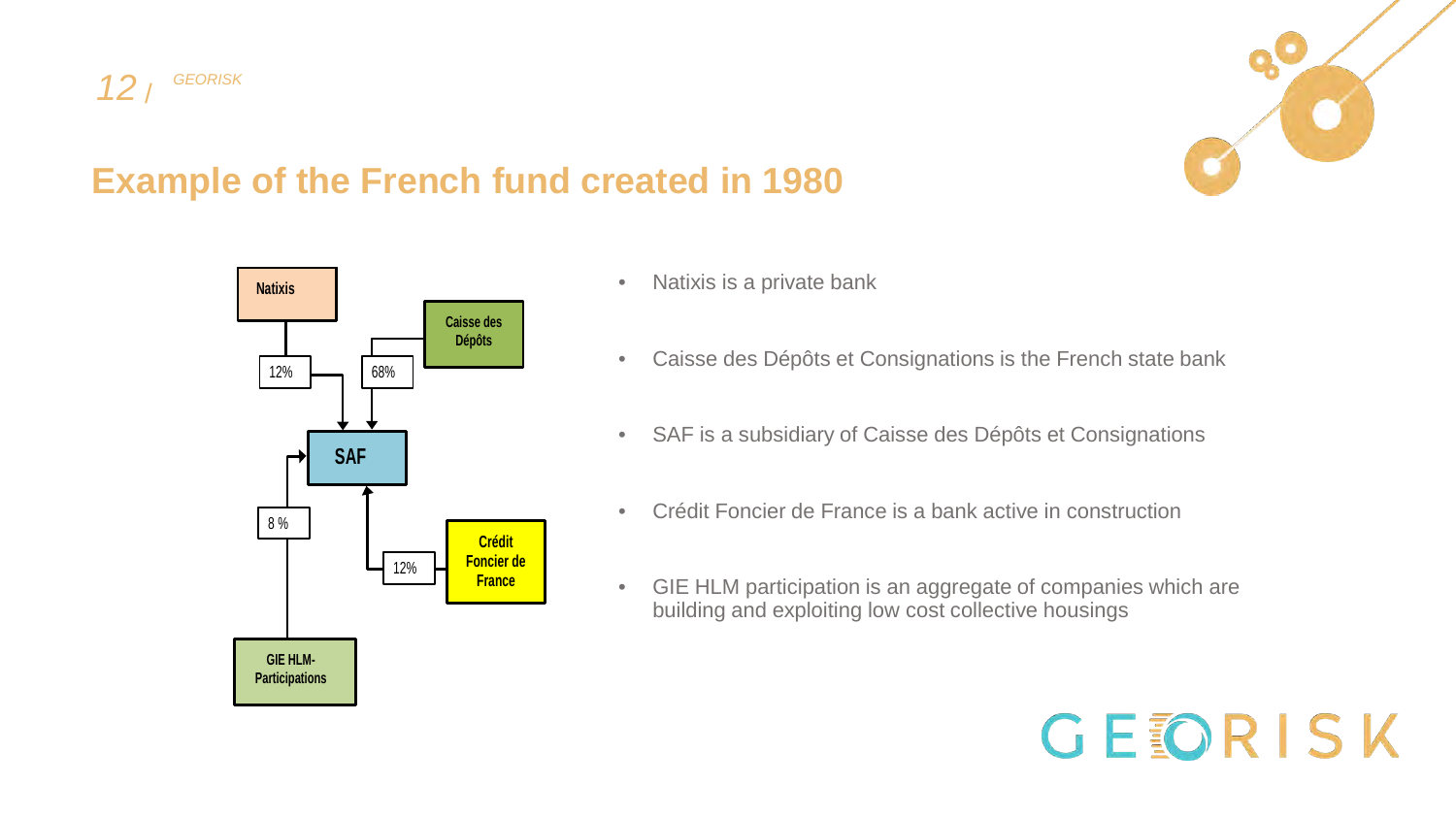#### / *GEORISK* **Operating the Fund** *13*